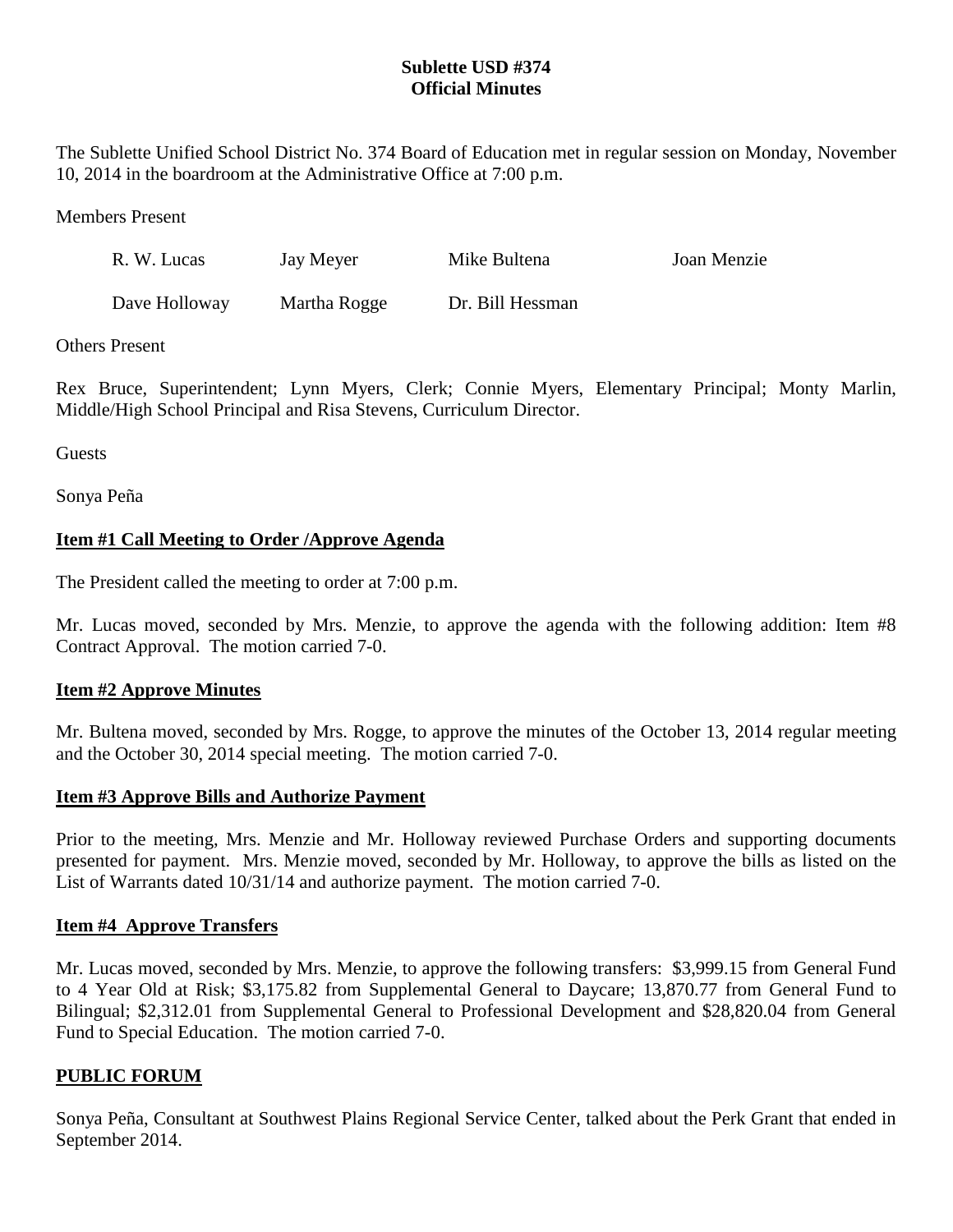Board Minutes Page 2 November 10, 2014

### **Reports**

### **Curriculum**

Mrs. Stevens reported that the Subject Area Committees were meeting on a regular basis. She also reported that she and Mr. Kraft were looking for grades 7-9 health curriculums.

### Principals

Mr. Marlin reported on parent teacher conferences, middle school student council and that the high school would have ACT prep classed taught by Mr. Baker, Mr. Leverett and Mrs. Thomas.

He also informed the board that Mrs. Leverett had ten of thirteen students she took to district choir tryouts make the district choir.

Mrs. Myers reported that the average attendance at parent teacher conference was 93%. She invited the board to the annual Veterans Day program at the Elementary School on Tuesday November 11 at 2:00 p.m.

Mrs. Myers informed the board that Friday November 14 was National Reading Day and that special activities were planned.

#### Activities Director

Mr. Marlin gave the report; Mr. Dardis was at a meeting in Wichita.

#### SWPRSC/HPEC

Mr. Meyer reported on the SWPRSC Board meeting. Mr. Bultena reported on the HPEC meeting.

#### Superintendent:

Mr. Bruce reported on the camera systems at the middle/high school and elementary school, how homeless students were defined by the state and the upcoming school board elections in April.

He reported on the staff Christmas party. It was decided to have the party on December  $4<sup>th</sup>$  at the high school lunchroom.

#### **Item #5 Common Core Discussion**

The board reviewed math standards seventh grade through twelfth grade.

#### **Item #6 Executive Session – Non-elected Personnel**

Mr. Lucas moved, seconded by Mr. Holloway, to go into executive session to discuss non-elected personnel, in order protect the privacy interest of an identifiable individual(s), to include Mr. Bruce, Mr. Marlin and